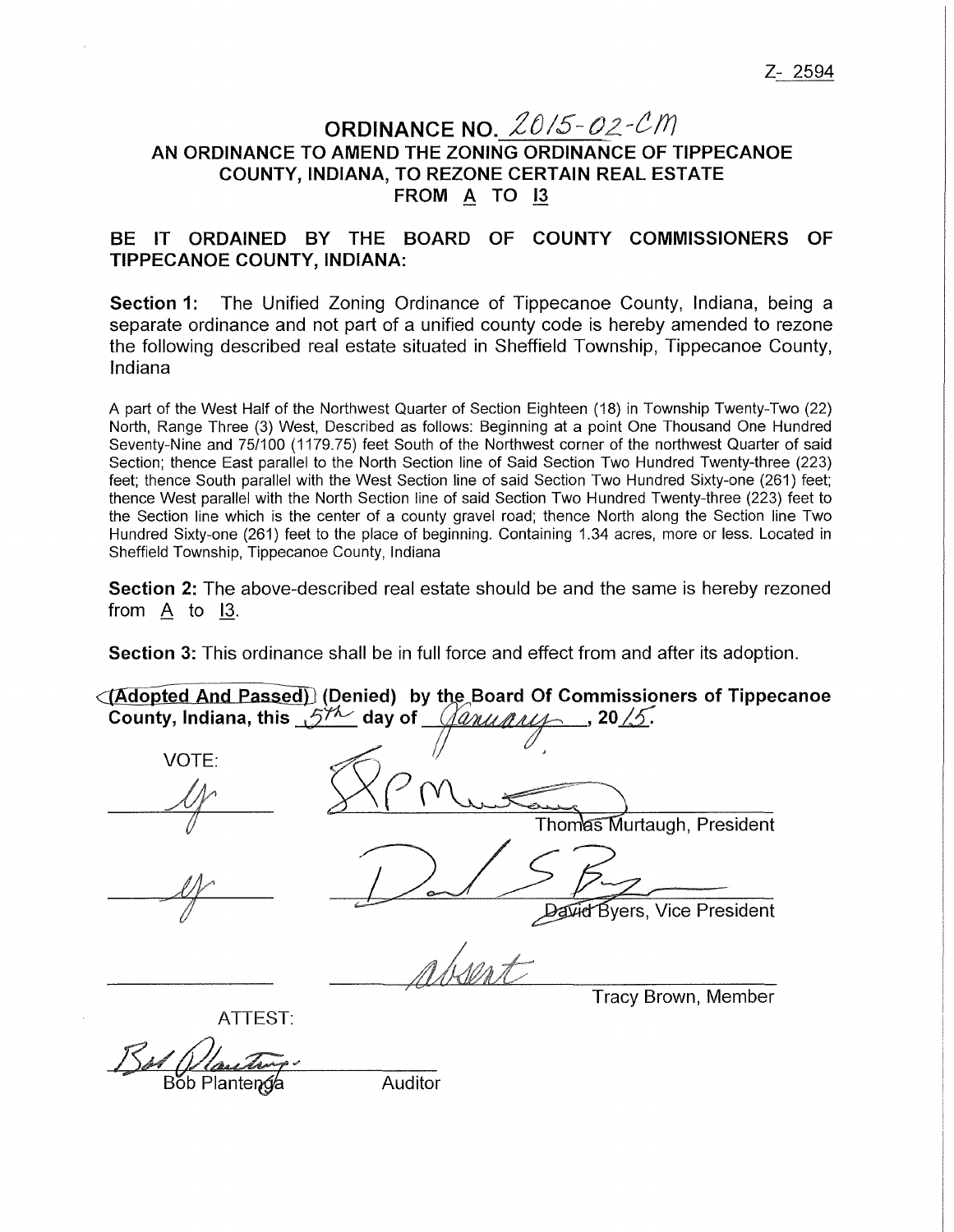*:.\_\_;I/: r e a* Pf *an*  THE  $\overline{o}$   $\overline{m}$   $\overline{n}$  is sign

of TIPPECANOE COUNTY

20 NORTH 3RD STREET LAFAYETTE, INDIANA 47901-1209

(765) 423-9242 (765) 423-9154 [FAX] www.tippecanoe.in.gov/ape

SALLIE DELL FAHEY EXECUTIVE DIRECTOR

December 18, 2014 Ref. No.: 14-334

Tippecanoe County Commissioners 20 North 3<sup>rd</sup> Street Lafayette, IN 47901

#### **CERTIFICATION**

#### RE: **Z-2594--ICHIYA, LLC (A to 13):**

Petitioner is requesting rezoning of 1.34 acres located on the east side of CR 500 E, just north of its intersection with US 52 South, more specifically 4237 S 500 E, Sheffield 18 (NW) 22-3.

Dear Commissioners:

As Secretary to the Area Plan Commission of Tippecanoe County, I do hereby certify that at a public hearing held on December 17, 2014 the Area Plan Commission of Tippecanoe County voted 12 yes - O no on the motion to rezone the subject real estate from A to 13. Therefore, the Area Plan Commission of Tippecanoe County recommends to the Tippecanoe County Commissioners that the proposed rezoning ordinance be APPROVED for the property described in the attachment.

Public Notice has been given that this petition will be heard before the Tippecanoe County Commissioners at their January 5, 2015 regular meeting. Petitioners or their representatives must appear to present their case.

Sincerely,

Sallie Dell Fahev m Fahey

Executive Director

SDF/lmu

Enclosures: Staff Report & Ordinances

cc: lchiya, LLC Daniel Teder Ken Brown, Tippecanoe County Building Commissioner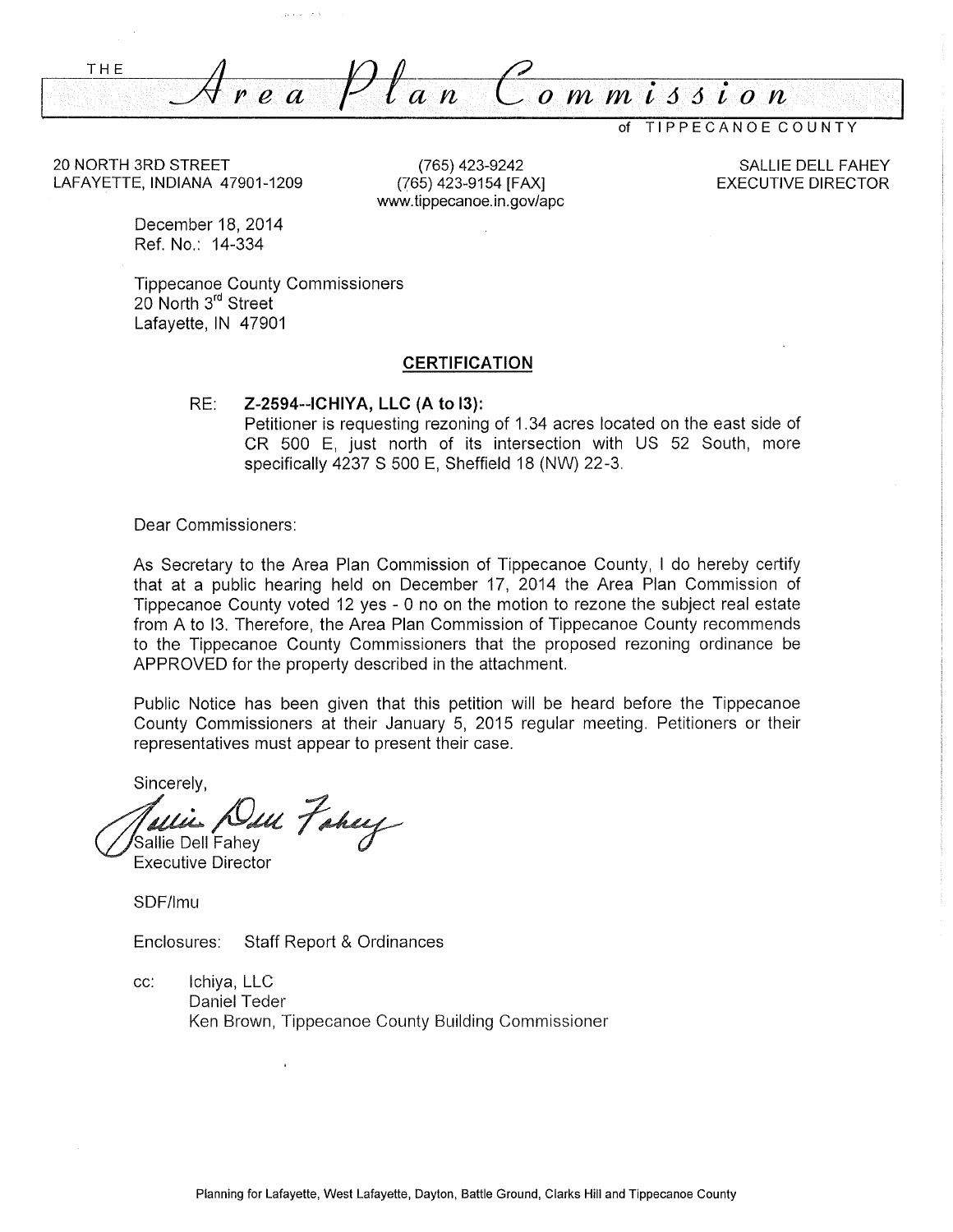Z-2594 ICHIYA, LLC (A to 13)

 $\ddot{\phantom{0}}$ 

# STAFF REPORT December 11, 2014

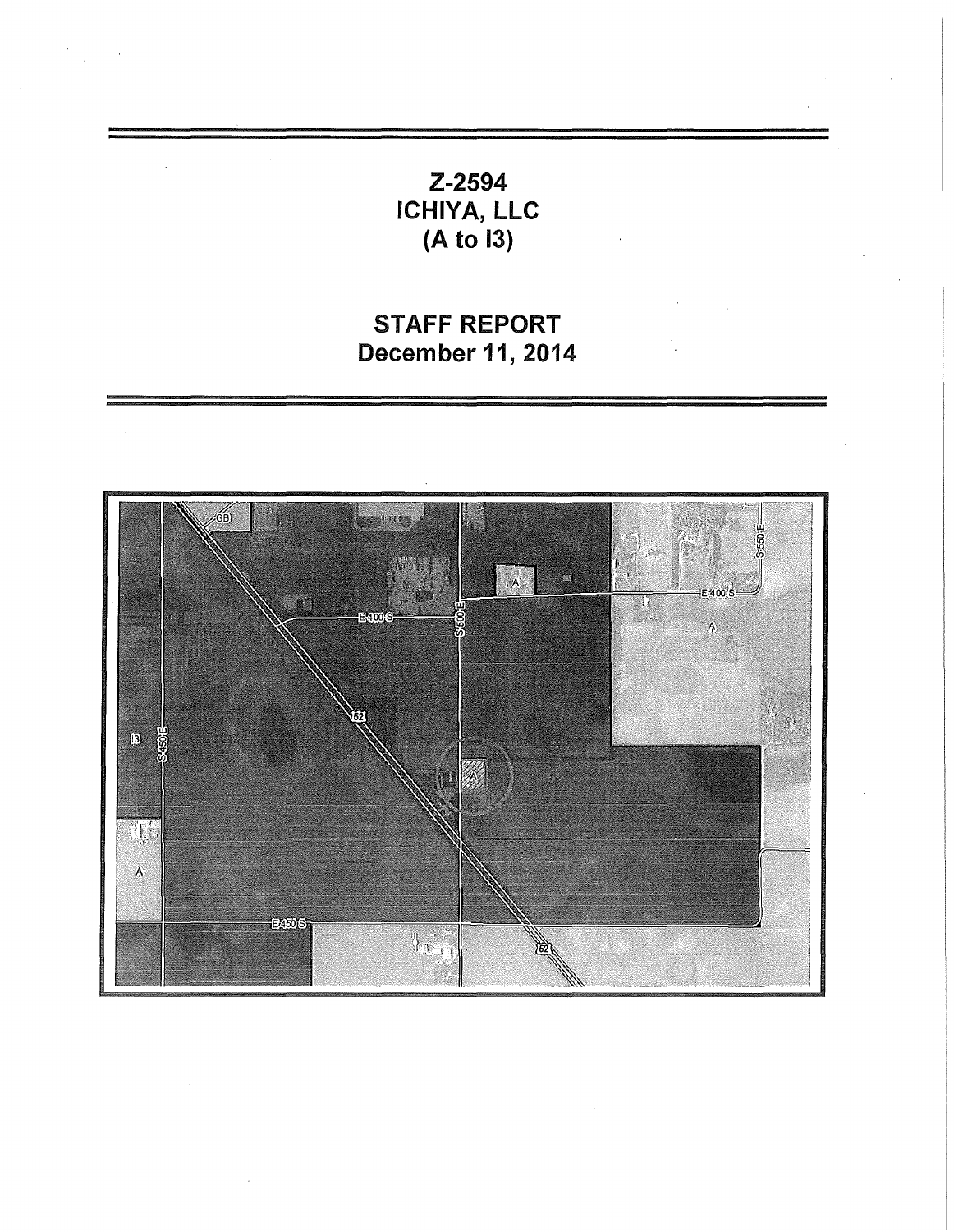**Z-2594 ICHIYA, LLC**  . **A TO 13** 

**Staff Report December 11, 2014** 

#### **REQUEST MADE, PROPOSED USE, LOCATION:**

Petitioner and property owner, Richard Johnson, LLC signing member, represented by attorney Daniel Teder, is requesting rezoning of 1.34 acres located on the east side of CR 500 E, just north of its intersection with US 52 South, more specificaily 4237 S 500 E, Sheffield 18 (NW) 22-3.

### **ZONING HISTORY AND AREA ZONING PATTERNS:**

The site is zoned A, Agricultural while all surrounding properties for a quarter of a mile in all directions are zoned 13, Industrial. The surrounding industrially-zoned land was part of the southeast industrial expansion area; this area was rezoned in 5 separate filings made by Greater Lafayette Progress, Inc. (GLPI) from 1996 to 2001. The rezones completed by GLPI were completed to implement the SIA amendment to the Comprehensive Plan. No other rezones have occurred in section 18 of Sheffield Township. Small tracts within this large Industrially-zoned area that are still zoned Agricultural were likely because the owners did not consent to have their property included in the GLPI rezone requests.

#### **AREA LAND USE PATTERNS:**

 $\chi^2$  ,  $\delta$ 

The subject property supports a single-family home and is surrounded by farmland to the north, south, and east. West across CR 500 E is a lot occupied by a single-family home and farm buildings which are also owned by the petitioner. TKO Graphix is located east of the site along CR 450 S and started operations in the last year. This business has applied for three BZA variances and was granted two variances. Another business associated with used trailers is located to the north on the corner of CR 400 S and 500 E.

#### TRAFFIC AND TRANSPORTATION:

This property has approximately 250' of frontage along CR 500 E a local rural road according to the adopted Thoroughfare Plan. The site is located less than 500' from the intersection with US 52. A change of use permit is required from the highway department if property is redeveloped.

### UTILITY CONSIDERATIONS:

According to the Lafayette City Engineer's office, sanitary sewer and water are not available at this site but there is a potential to expand it to the site from the intersection of 400 S and US 52.

 $\overline{1}$